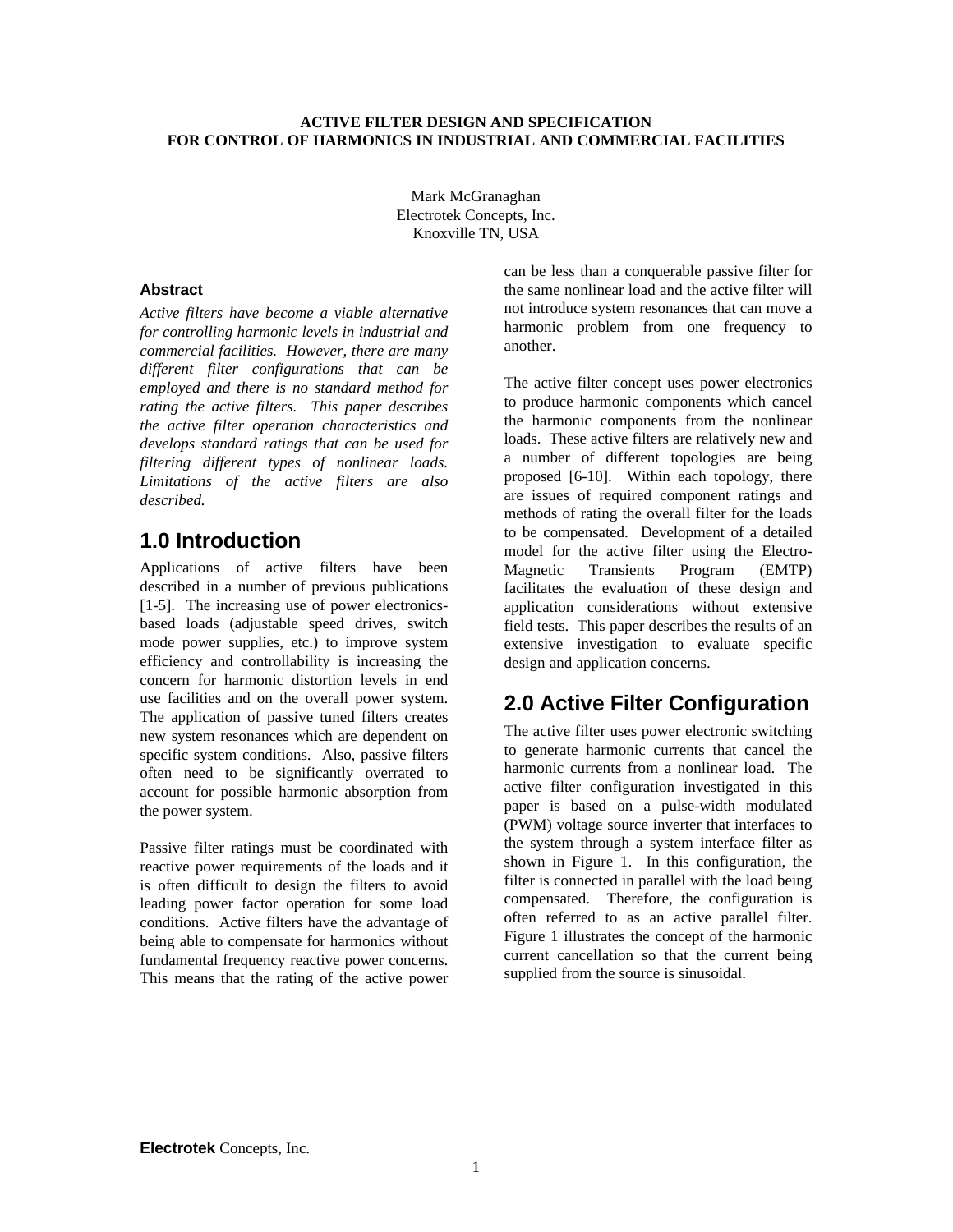

*Figure 1. Diagram illustrating components of the shunt connected active filter with waveforms showing cancellation of harmonics from an ASD load.*

The voltage source inverter used in the active filter makes the harmonic control possible. This inverter uses dc capacitors as the supply and can switch at a high frequency to generate a signal which will cancel the harmonics from the nonlinear load. One leg of the inverter is shown in Figure 2 to illustrate the configuration.



*Figure 2. One line diagram for one leg of the active filter.*

The active filter does not need to provide any real power to cancel harmonic currents from the load. The harmonic currents to be canceled show up as reactive power. Reduction in the harmonic voltage distortion occurs because the harmonic currents flowing through the source impedance are reduced. Therefore, the dc capacitors and the filter components must be rated based on the reactive power associated with the harmonics to be canceled and on the actual current waveform (rms and peak current magnitude) that must be generated to achieve the cancellation.

The current waveform for canceling harmonics is achieved with the voltage source inverter and an interfacing filter. The filter consists of a relatively large isolation inductance to convert the voltage signal created by the inverter to a current signal for canceling harmonics. The rest of the filter provides smoothing and isolation for high frequency components. The desired current waveform is obtained by accurately controlling the switching of the insulated gate bipolar transistors (IGBTs) in the inverter. Control of the current waveshape is limited by the switching frequency of the inverter and by the available driving voltage across the interfacing inductance.

The driving voltage across the interfacing inductance determines the maximum di/dt that can be achieved

**Electrotek** Concepts, Inc.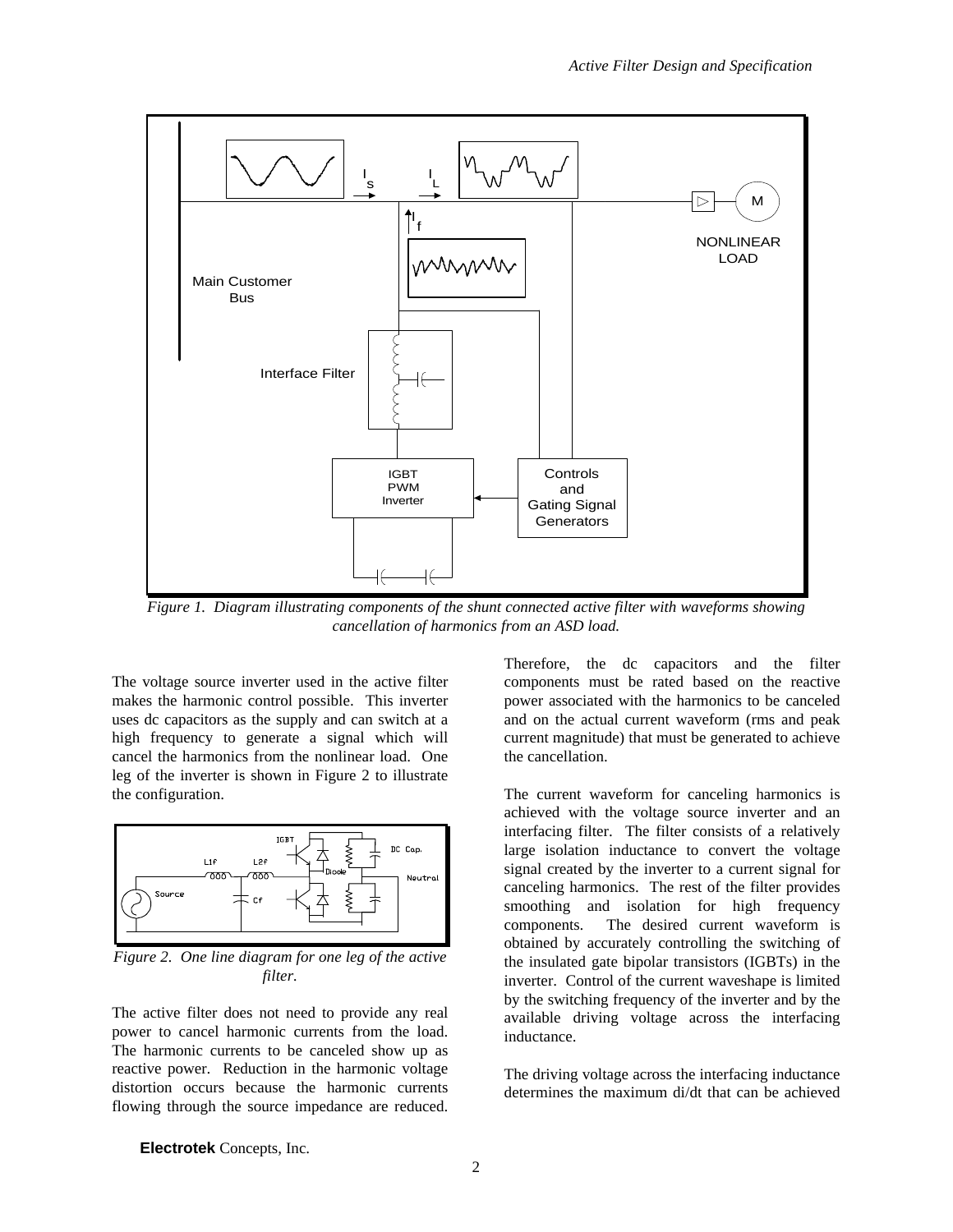by the filter. This is important because relatively high values of di/dt may be needed to cancel higher order harmonic components. Therefore, there is a tradeoff involved in sizing the interface inductor. A larger inductor is better for isolation from the power system and protection from transient disturbances. However, the larger inductor limits the ability of the active filter to cancel higher order harmonics.

# **3.0 EMTP Model of the Active Filter**

The Electro-Magnetic Transients Program (EMTP) is an ideal tool for studying the effectiveness of the active filter and evaluating control system requirements. The model permits evaluation of the possible configurations without expensive field tests and prototype development. Important elements of the model are described briefly here.

#### *3.1 IGBT Voltage Source Inverter*

The voltage source inverter is the heart of the active filter. This three-phase, full-wave inversion bridge is built using three identical IGBT inverter legs. A dc link neutral is established by equally dividing dc capacitance between the positive and negative poles. This design combined with separate controls of the individual legs allows the filter to compensate for unbalanced loads or even single phase loads.

#### *3.2 Sampling and Control Reference*

In this parallel active filter configuration, control is accomplished by monitoring the current to the nonlinear load and then generating gating signals for the inverter to create a current waveform that will cancel the harmonics in the load current. Sampling of the load current must be at a high enough rate to accurately characterize all the harmonics to be canceled - 256 samples per cycle is used in this case. Then the sampled load current is further processed to obtain a harmonic power compensation reference.

There are many different control methods that can be used to generate the compensating current that cancels the harmonics in the load current. They are distinguished by how the current reference signal for the harmonic compensation is derived from the measured quantities. This paper focuses on one particular method, known as the *FFT* method.

This method compensates for individual harmonic components in the load current by performing a rolling FFT on the sampled load current waveform and then reproducing a current waveform that has the same harmonic components with the opposite phase angle. This calculation is performed each cycle and the desired compensation is implemented in the successive cycle. This one cycle of delay could be a problem for nonlinear loads with rapidly varying characteristics.

### *3.3 PWM Firing Pulse Generation*

As in most PWM applications, the interval between two consecutive switching actions varies constantly within a power frequency cycle. A rigid definition of the switching frequency is not applicable. Thus, the concept of an average frequency is commonly used. In principle, increasing the inverter operating frequency helps to get a better compensating current waveform. However, the actual performance of the active filter becomes limited by the isolating inductance once a high enough switching frequency is achieved. Control of the average frequency is realized by introducing a hysteresis characteristic into the PWM firing pulse generation logic as shown in Figure 3.



*Figure 3. PWM firing single generation with hysteresis characteristic.*

In Figure 4,  $I_{ref}$  is the desired compensation current reference signal. I<sub>comp</sub> is the actual inverter leg output current. An unmatched quantity ΔI is the current shaping error which is sent to the positive terminal of the comparing unit. The negative terminal of the comparing unit is connected to the output of a hysteresis characteristic generator.

When I<sub>ref</sub> is greater than I<sub>comp</sub>, the resultant  $\Delta I$  is positive. If the magnitude of the ΔI exceeds the upper boundary of a specified hysteresis band, the comparing unit output goes high, firing the upper bridge device of the leg and making the leg current increase. When  $I_{comp}$  becomes greater than  $I_{ref}$ ,  $\Delta I$ becomes negative. If the magnitude of the ΔI exceeds the lower boundary of the hysteresis band, the comparing unit goes low, firing the lower bridge device of the leg and making the leg current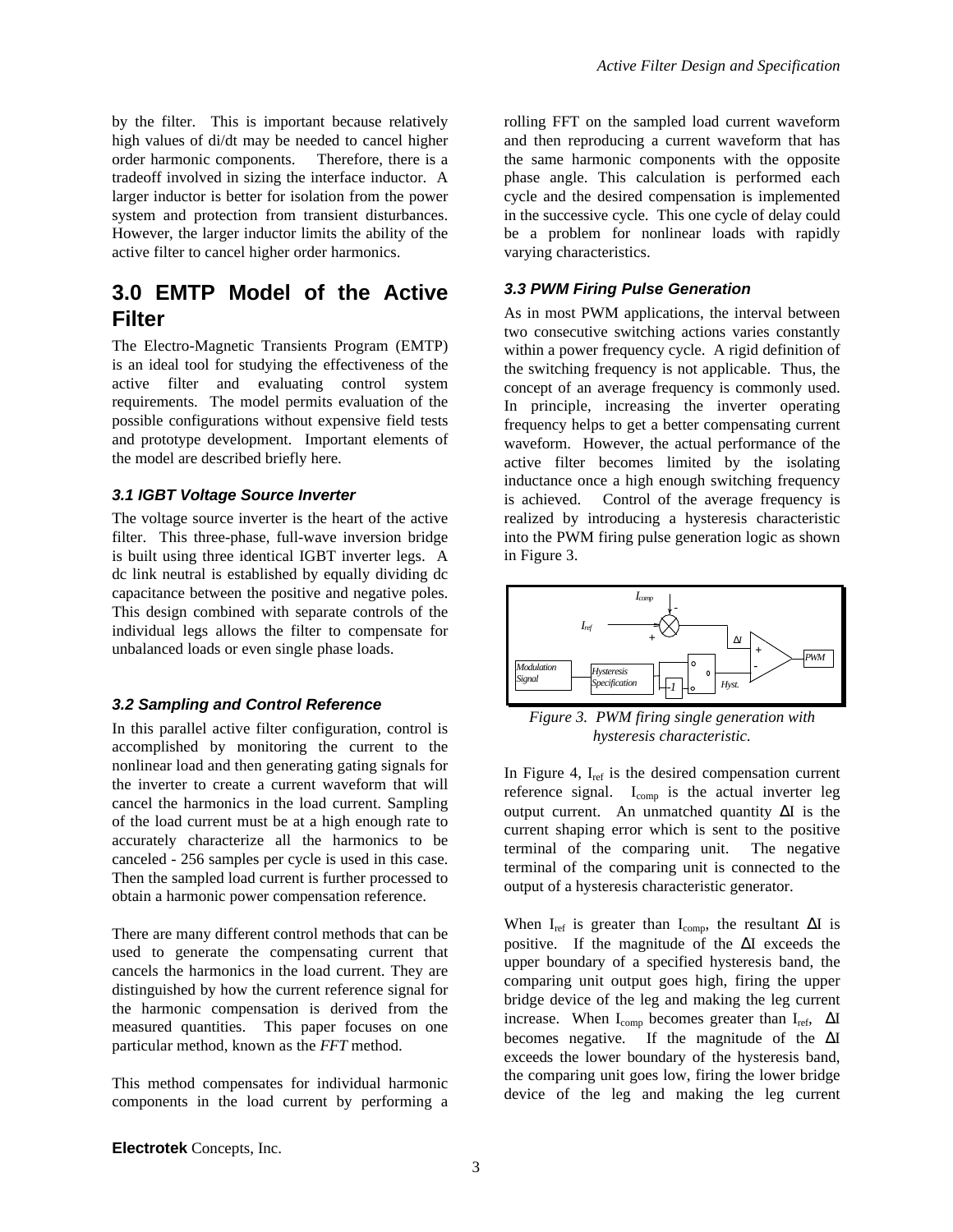decrease. By increasing or decreasing the allowable current shaping error, which is determined by the bandwidth of the hysteresis characteristic, the average switching frequency can be controlled. This firing algorithm is sometimes called a deltamodulation. In the simplest delta modulation control, an equal bandwidth over the whole power frequency cycle is used for the hysteresis. In this case, the modulation frequency is a constant. A nonlinear modulation can be used to help reduce the variations in the switching interval associated with a constant bandwidth.

### *3.4 System Interface Module*

The system interface module provides the isolation and filtering between the output of the voltage source inverter and the power system where the active filter is connected. The isolation consists of two inductors,  $L_{1f}$  and  $L_{2f}$  (refer back to Figure 2) and a high frequency attenuation filter formed by a small capacitor with these inductors.

The isolation inductance allows the output of the active filter to look like a current source to the power system. The inductance makes it possible to charge the dc capacitor to a voltage greater than the ac phase-to-phase peak voltage. The isolation inductance also functions like a commutation impedance. It limits the magnitude of a current spike during commutation and prevents the switching device from seeing an excessive rate of current change.

The PWM switching of the filter inverter generates high frequency components. To prevent these components from being injected into the source, a capacitor is included with the isolation inductance to form a second order passive filter. The capacitor must also be isolated from the power system by an inductor  $(L_{2f})$  to prevent overloading due to transients and high frequency harmonic components from the power system.

Sizing of the inductor and capacitor values must take into account control of the inverter switching frequencies, power system switching transients, and the characteristics of the nonlinear load to be compensated. One of the main objectives of the application study was to evaluate the possible impacts of system switching events on these filter components.

# **4.0 Example System for Active Filter Performance Evaluation**

A simple example system was modeled to evaluate the active filter performance for different types of loads and to evaluate the impact of system switching events on the design requirements for the active filter. A typical distribution circuit as shown in Figure 4 was selected for this evaluation. Important parameters are as follows:

Source strength at transmission supply point  $= 200$ MVA

138/13.8 kV Transformer: 10 MVA, 7% impedance Substation capacitor bank size  $= 3.0$  Mvar (switched) Equivalent load for parallel feeders  $= 3.0$  MW

- Modeled feeder circuit: 3.0 miles to example customer
- Feeder capacitor bank on 13.8 kV side at example customer: different sizes evaluated
- Customer low voltage capacitor bank: varied
- Customer service transformer: 1500 kVA, 6% impedance

Customer  $load = 1.0 MW$ 

Active Filter size = 400 Vrms, 30 Arms

Nonlinear load: different loads evaluated



*Figure 4. Example distribution circuit for active filter application evaluations.*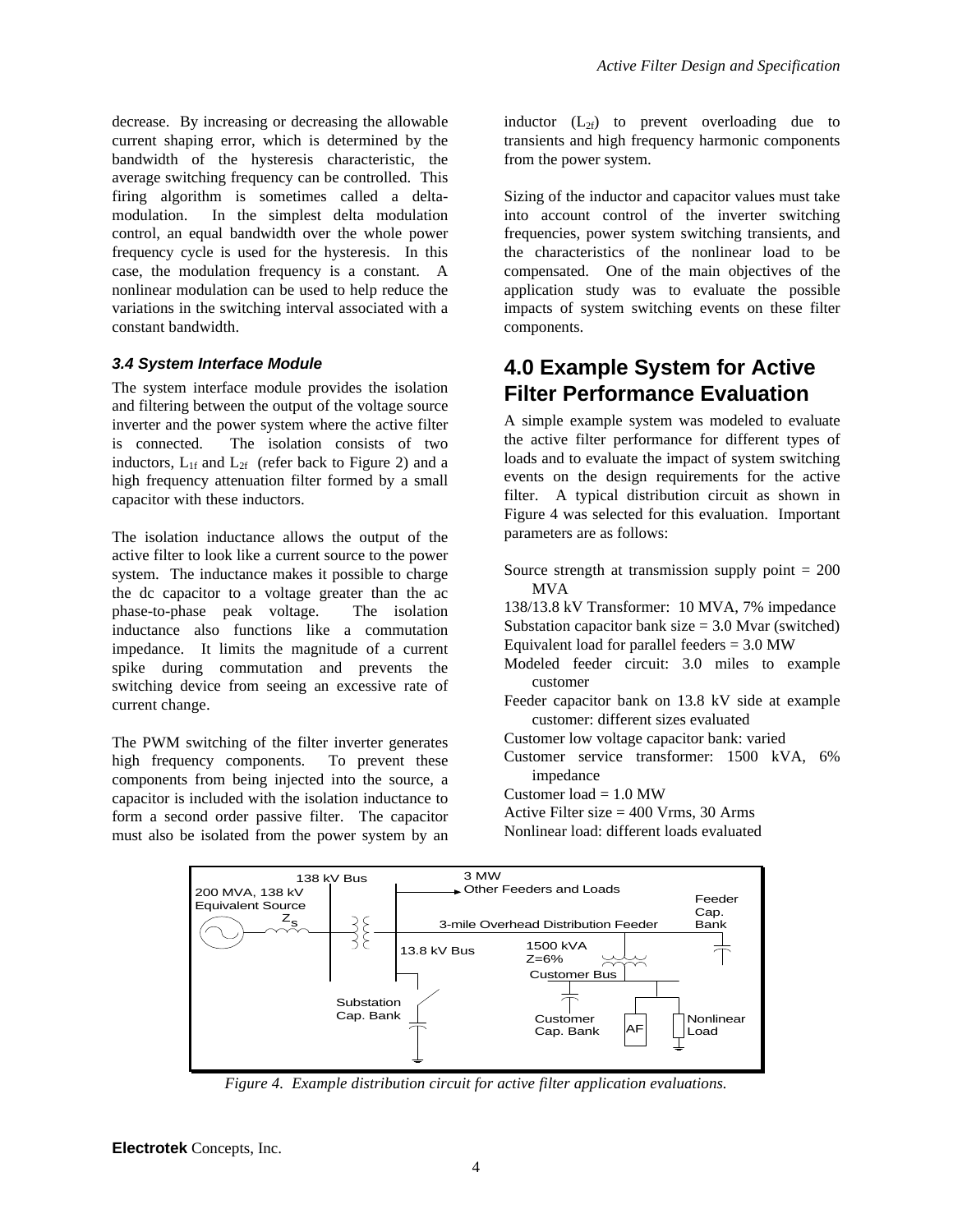# **5.0 Determining Active Filter Ratings for Nonlinear Load Types**

One of the confusing aspects of applying active filters is trying to figure out the active filter rating that is required to compensate for the harmonics from a particular load. A parallel-connected active filter should be rated in terms of the rms current it can provide. Then the task is to figure out the rms current required to compensate for the harmonics from different types of loads. Simulations were performed for a number of typical nonlinear loads to develop some guidelines for active filter ratings.

One advantage of the parallel-connected active filter, as compared to passive filters, is that it is selflimiting in terms of the harmonic cancellation provided. there is no concern for overloading the filter due to harmonics from the utility supply system or under-rating the filter for the loads involved. The worst case scenario if the filter is under-rated is that it just won't completely compensate for all the nonlinear load current harmonics. In fact, it may not be necessary to compensate for all the harmonics from a nonlinear load. With the active filter, the size can be selected to achieve any desired level of cancellation. One good way to use this concept

would be to provide only enough compensation so that the load/filter compensation was within some specified guidelines for harmonic generation (e.g. IEEE 519-1992).

## *5.1 Effect of Load Waveform on Filtering Effectiveness*

The effectiveness of the active filter in compensating for harmonic components of the load current depends on the specific load current waveform involved. Two different waveforms may have the same rms harmonic content but the active filter may do a better job of compensating for one of the waveforms because of the waveshapes involved.

An ac voltage regulator is used for illustration. Two cases are compared in Figure 5. The only difference between the two cases is the load of the ac regulator. In the waveforms on the left side of the figure, the load is a pure resistance. The waveforms on the right side are for the case where the load is a series combination of resistance and reactance. The performance is much better for the smoother load current waveform (RL load). It is worthwhile to note that the majority of applications for the active filter will involve waveforms like those on the right hand side of Figure 6 (e.g. adjustable speed drives with diode bridge rectifiers or single phase electronic loads), rather than the left side.



*Figure 5. Comparison of active filter performance for an ac voltage regulator with resistive load and with RL load.*

**Electrotek** Concepts, Inc.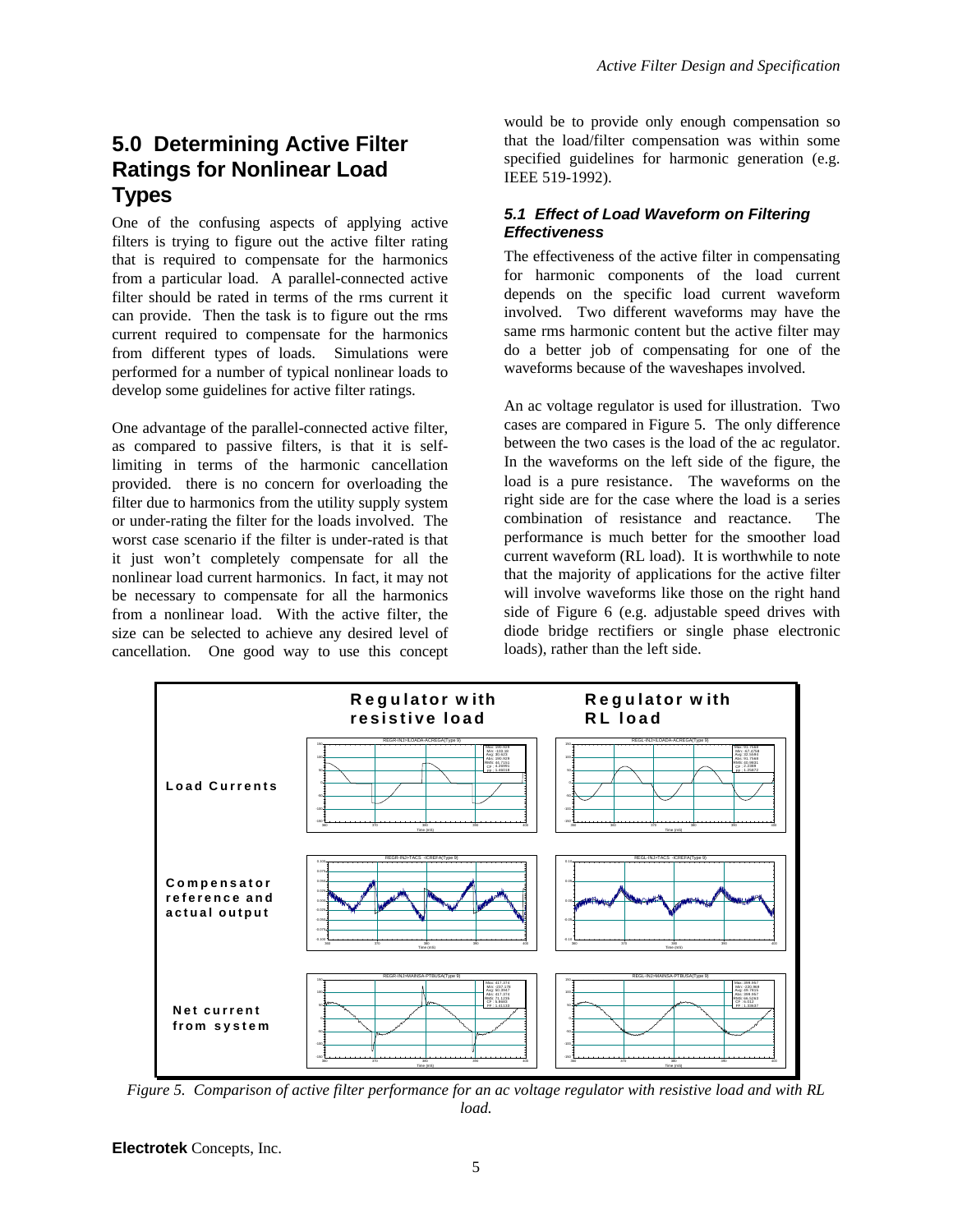In general, the current waveform of an ac regulator with resistive load is an example of the waveshape that poses the severest challenge for an active filter. The problem is the high di/dt that is required of the filter to compensate for the high di/dt at turn on of the regulator. The problem is most severe when the regulator is turned on with a firing angle close to 90 degrees because this is when the available driving voltage stored on the dc capacitor is at a minimum. The output di/dt capability can be raised either by increasing the dc voltage setting or by reducing the size of the interfacing inductance. The limiting factor for increasing the dc voltage is the voltage withstand capability of the IGBT devices. The limiting factors for reducing the interfacing inductance include the IGBT di/dt withstand capability, control requirements, the interface passive filter requirement, and overall system stability. If the interfacing inductance becomes too small, the dc voltage cannot be kept constant for normal operation.

### *5.2 Steady-State Rating Requirements and Active Filter Effectiveness*

The best way to provide a rating for an active filter is in terms of the rms current that it must provide to compensate for harmonics from nonlinear loads. Table 1 provides a convenient summary of different nonlinear load types with example waveforms and typical levels of harmonic current distortion associated with each load. Using these typical waveforms, it is possible to calculate a theoretical value for the required harmonic compensation from the active filter. The summary includes the THD for each nonlinear load waveform and the required active filter rating in rms amps per kVA of load rating. These ratings assume that the active filter rating should be based on the total rms harmonic current content of the load. A simulation waveform illustrating the active filter effectiveness for each of these waveforms is also provided.

The ratings in Table 1 assume ideal active filter characteristics. That is, they assume that the active filter can compensate for every amp of harmonic current created by the nonlinear load. It is clear from the simulation result waveforms also included in the table that the harmonic cancellation is not perfect. The distortion in the supply current is also provided in the table to illustrate the effectiveness of the active filter.

It is important to note that these simulations were for steady state conditions (load was not changing). Therefore, the effect of the response time associated with the FFT control was not a factor.

A number of important observations can be made based on the results summarized in Table 1:

- The overall filtering effectiveness depends significantly on the types of loads being compensated. There is no simple relationship between the load current THD and the filter effectiveness.
- The active filter is most effective when the load current waveform does not have abrupt changes. As a result, it is very effective for most voltage source inverter-type loads, even when the distortion is high.
- The active filter effectiveness was not as good for 12 pulse loads. This is caused by the fact that the higher frequency components are more dominant in these loads.
- The rating requirement for the passive filter capacitor is also dependent on the load current characteristics. Load current waveforms with more high frequency content (e.g. ac regulator with resistive load or 12 pulse converters) result in higher duties on the filter capacitor.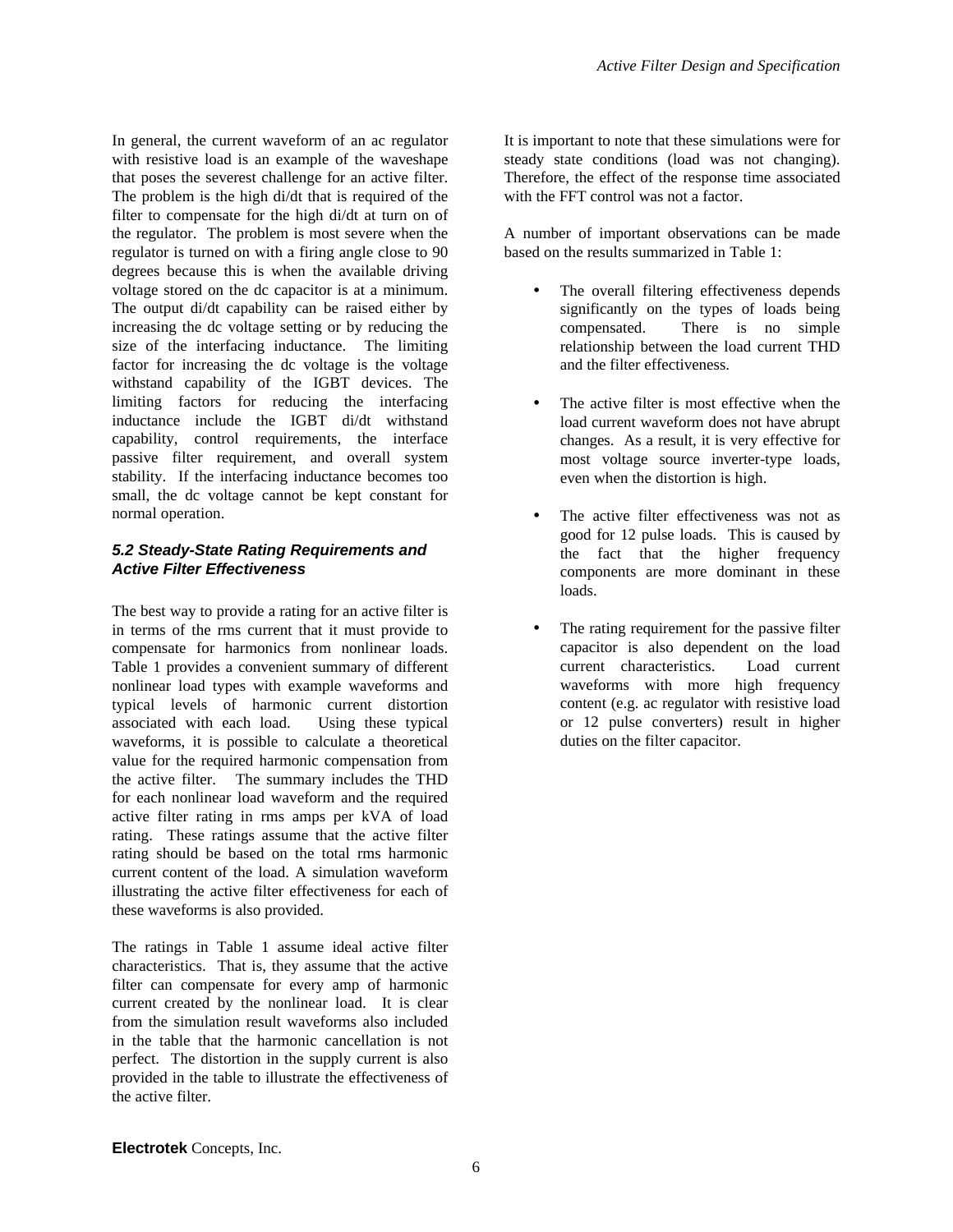|                                                                   |                                                  |                                             |                                             |                                            | <b>Active Filter Rating</b><br>(rms Amps/kVA of Load) |          |  |
|-------------------------------------------------------------------|--------------------------------------------------|---------------------------------------------|---------------------------------------------|--------------------------------------------|-------------------------------------------------------|----------|--|
| <b>Type of Load</b>                                               | <b>Nonlinear Load</b><br><b>Current Waveform</b> | <b>Supply Current</b><br>with Active Filter | Nonlinear<br><b>Load Current</b><br>THD (%) | <b>Supply</b><br><b>Current</b><br>THD (%) | 120/208 volt<br>applications applications             | 480 volt |  |
| Single Phase<br>Power Supply                                      |                                                  |                                             | 84%                                         | 8.2%                                       | 1.79                                                  | 0.77     |  |
| Semiconverter                                                     |                                                  |                                             | 87%                                         | 9.6%                                       | 1.82                                                  | 0.79     |  |
| ac Voltage<br>Regulator,<br>RL Load                               |                                                  |                                             | 23%                                         | 4.3%                                       | 0.62                                                  | 0.27     |  |
| ac Voltage<br>Regulator,<br>Resistive Load                        |                                                  |                                             | 51%                                         | 16.7%                                      | 1.26                                                  | 0.54     |  |
| 6 Pulse Drive,<br><b>Current Source Inverter</b>                  |                                                  |                                             | 31%                                         | 10.3%                                      | 0.82                                                  | 0.36     |  |
| 6 Pulse Drive,<br>Voltage Source Inverter<br>no series inductance |                                                  |                                             | 109%                                        | 13.2%                                      | 2.05                                                  | 0.88     |  |
| 6 Pulse Drive,<br>Voltage Source Inverter<br>3% ac input choke    |                                                  |                                             | 45%                                         | 5.0%                                       | 1.14                                                  | 0.49     |  |
| 12 Pulse Converter,<br><b>Current Source Inverter</b>             |                                                  |                                             | 13%                                         | 5.6%                                       | 0.36                                                  | 0.15     |  |
| 12 Pulse Converter,<br>Voltage Source Inverter                    |                                                  |                                             | 13%                                         | 6.3%                                       | 0.36                                                  | 0.15     |  |

*Table 1. Required active filter ratings for different types of nonlinear loads.*

**Electrotek** Concepts, Inc.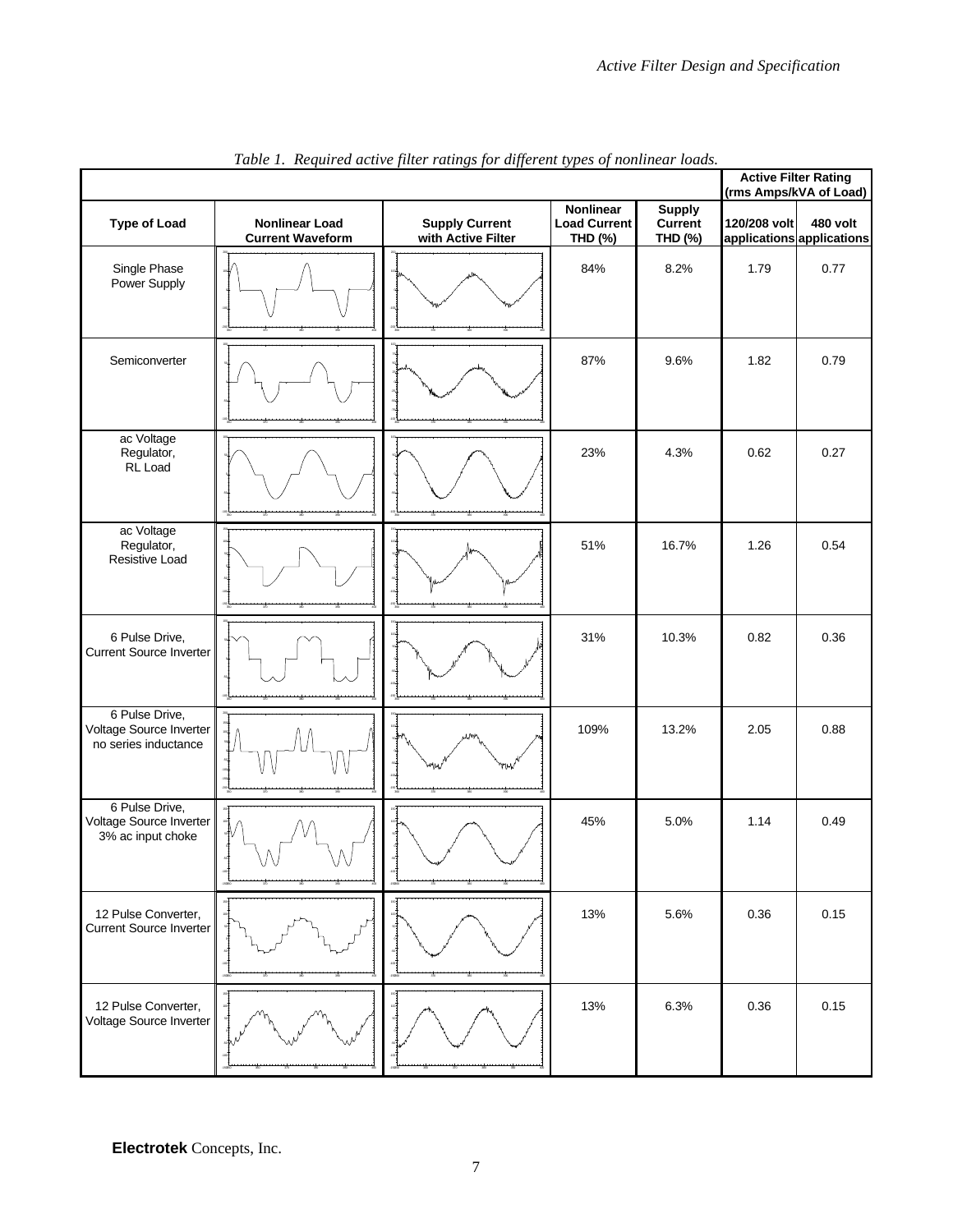# **6.0 Effect of Power System Transients on the Active Filter**

The active filter is not designed to control transient currents flowing to the load. It is a steady state controller. However, it is important to understand the impacts of transient conditions on the components of the active filter. The inverter controls include hard limits to prevent excessive compensating current generation during either steady state or transient conditions. The main concern during transients is for the passive filter components in the interface module between the inverter and the power system (see Figure 1).

The interface module includes inductors and capacitors. Surge suppressors can limit high frequency voltage spikes that may be associated with load switching events within a facility or coupled transients during lightning strokes. The concern evaluated in this study involves transient voltages caused by capacitor switching on the utility supply system. Capacitor switching on the primary distribution system has the potential of causing an oscillation frequency that could be magnified by the inductor/capacitor series combination in the interface module.

Simulations were performed to evaluate the effect of switching the 3.6 Mvar capacitor at the substation in Figure 4. Substation capacitor switching usually causes the most severe transients and has the most potential to cause magnified transient voltages. The characteristics of the transient seen at the active filter were varied by changing the size of the feeder capacitor bank located close to the customer facility and by evaluating the effect of a low voltage capacitor connected at the customer bus. The waveforms in Figure 6 illustrate the magnification within the customer facility for a case with both a feeder capacitor and a customer capacitor in service. Note that the transient voltage across the interface filter capacitor is approximately the same as the transient voltage at the customer bus due to the relatively low frequency of this transient (no additional magnification across the inductor  $L_{1f}$ ). It is important to evaluate conditions such as this as part of the active filter design process. If the isolation inductor size was increased, the concern for transient magnification on the interface capacitor would be even more severe. Also, a damping resistor is added in the interface circuit to help prevent magnification problems.



*Figure 6. Transient voltage waveforms caused by substation capacitor energizing.*